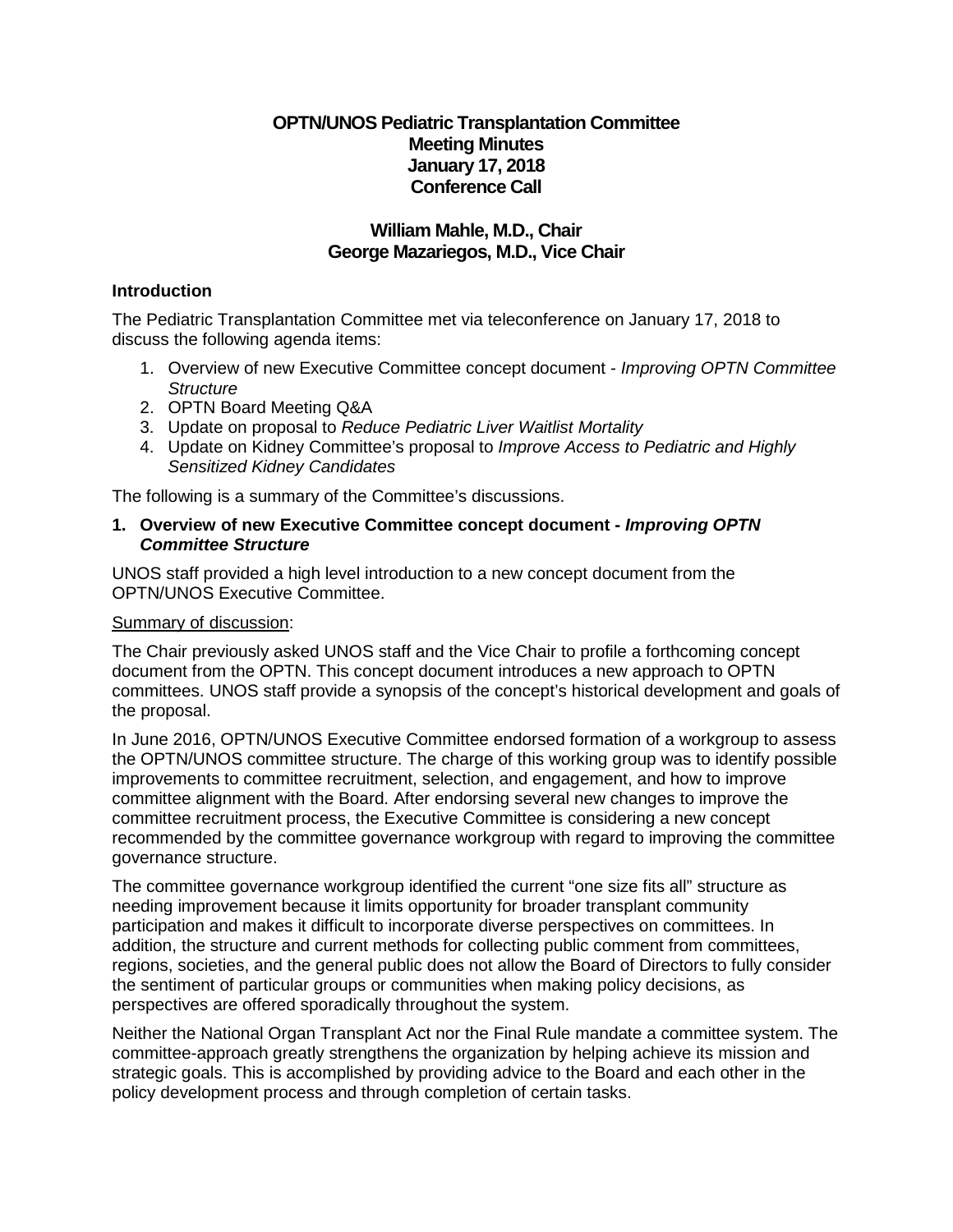The current committee structure serves the OPTN well in terms of providing organ-specific and other specialty expertise. However, it does not allow for the flexibility to ensure diverse perspectives from different types of transplant and donation professionals or from the patient and donor population. The committee governance workgroup determined that a structure with greater flexibility would allow for more diverse perspectives and, along with a new way of collecting public comment, would allow the Board to understand and consider the sentiment and level of buy-in from different stakeholders.

Based on current need, the Executive Committee endorsed initially revising the current structure into two types of groups:

- Subject committees: organ-specific or other groups where broad policy development is required. These groups will be tasked with developing organ-specific policies, policies that span across organs, and/or those that cannot be accomplished through the work of another group.
- Expert councils: groups with a perspective that is needed on three or more subject committees.

UNOS staff then described the timeline for project development, including:

- February 21, 2018 presentation during a full Committee conference call
- March 2018 written response from the Pediatric Committee to the Executive **Committee**
- April-July 2018 the formal proposal is drafted by the Executive Committee
- August October 2018 Public comment will be sought on the proposal (another opportunity for the Pediatric Committee to review amendments and comment)
- December 2018 Board consideration

Members held a brief discussion following the presentation. Generally speaking, members supported the goals of the project and recognized the current structure of OPTN committees is not optimal. One of the current weaknesses is the lack of pediatric representatives on all of the organ specific committees. However, members were very concerned that changing the standing of the Committee to an "expert council" would substantially demote and dilute the pediatric perspective within the OPTN. There are distinct and separate pediatric allocation rules for the OPTN and the need to have a strong pediatric perspective on these proposals was clear. The central concern is that a pediatric expert council would lack the ability to put forth proposals to improve pediatric transplantation. Members expressed optimism that a potential future state for the pediatric community through the OPTN may involve both a pediatric subject committee and pediatric expert council.

UNOS staff thanked the Committee for their feedback at this early stage. The comments will be shared with OPTN leadership and the Executive Committee.

## Next steps:

The Committee will have an opportunity to hear a formal proposal on the concept document during their February 2018 conference call. A subsequent public comment period regarding a formal proposal from the OPTN will follow in August 2018.

# **2. OPTN Board Meeting Q&A**

UNOS staff briefly profiled the actions taken by the OPTN/UNOS Board of Directors during the December 2017 meeting.

## Summary of discussion: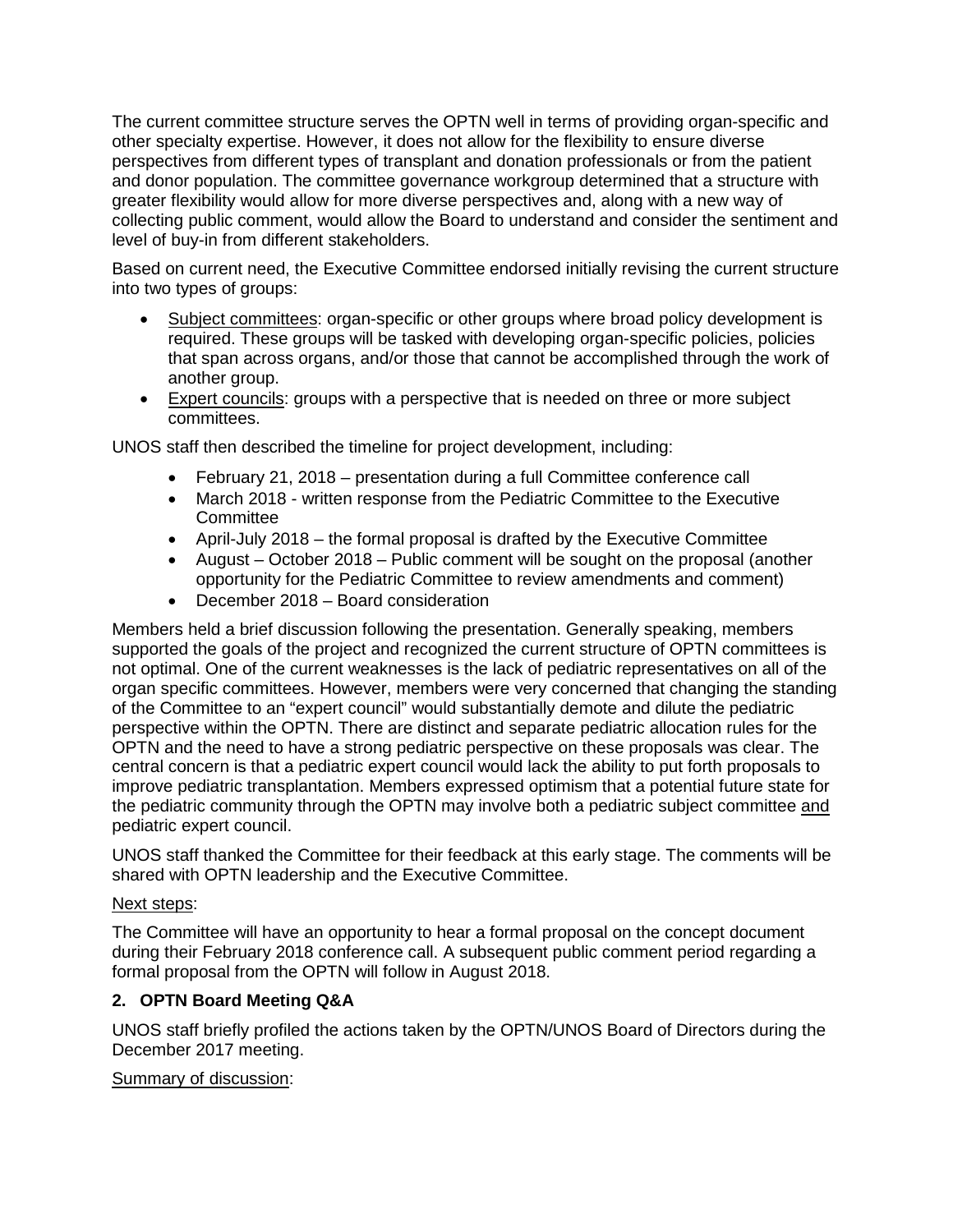UNOS staff had previously updated the Committee on the events of the OPTN/UNOS Board of Directors Meeting in December 2017. The Committee's proposal to *Revise Pediatric Emergency Membership Exception was o*ne of the proposals approved at this meeting. Thirteen other proposals were approved, and one proposal was declined.

One member commented the Pancreas Committee proposal garnered some support during development. However, there was concern shared by the Committee, OPTN regions, and others in the transplant community of the potential for detrimental impact on pediatric kidney transplantation. Members felt this impact may be more prominently seen in donation services areas (DSAs) that had an active kidney/pancreas transplant program.

UNOS staff reported the next Board meeting will be in June 2018 in Richmond, VA. The Vice Chair will be attending the meeting to represent the Committee.

### Next steps:

UNOS staff will update the Committee following future Board meetings.

### **3. Update on proposal to Reduce Pediatric Liver Waitlist Mortality**

UNOS staff and the Vice Chair updated the Committee on a project under development by the OPTN/UNOS Kidney Transplantation Committee.

#### Summary of discussion:

This proposal from the Committee has been "on-hold" for the past year due to the large effort to address *Enhance Liver Distribution*. The Vice Chair approached the OPTN/UNOS Policy Oversight Committee (POC) on November 17, 2017 with a request to transition to "evidence gathering". The POC agreed with alignment with Goal 3 of the OPTN Strategic Plan (Improve waitlisted patient, living donor, and transplant recipient outcomes). POC members felt focusing on the most at-risk pediatric candidates was consistent with Goal 3. However, a project focusing on all candidates < 18 y/o was consistent with Goal 2. At the conclusion of the discussion, the POC voted the project was in alignment with Goal 3, and unanimously to move forward to Executive Committee with the recommendation to approve the project.

UNOS staff then explained that a short delay in the consideration by the Executive Committee was possible due to two unexpected Board actions in December 2017 that would consume resources and UNOS staff limitations due to medical leave. The Executive Committee is anticipated to consideration on this project in February or March 2018. If approved, the Pediatric Committee can proceed with the development of this proposal.

Members thanked UNOS staff for the update and expressed disappointment over the continued delays in getting project approval. They verbalized the lengthy time over which this concept was put forth and the continued waitlist mortality of pediatric liver transplant candidates. Some member shared their position that many of these instances of waitlist mortality were likely preventable. Members supported generating a memo to the Executive Committee to express the desire to move forward on this project.

#### Next steps:

Committee leadership will draft a memo to relay supporting information on the project and submit to the Executive Committee in the coming weeks.

UNOS staff will provide updates on this project during a future conference call.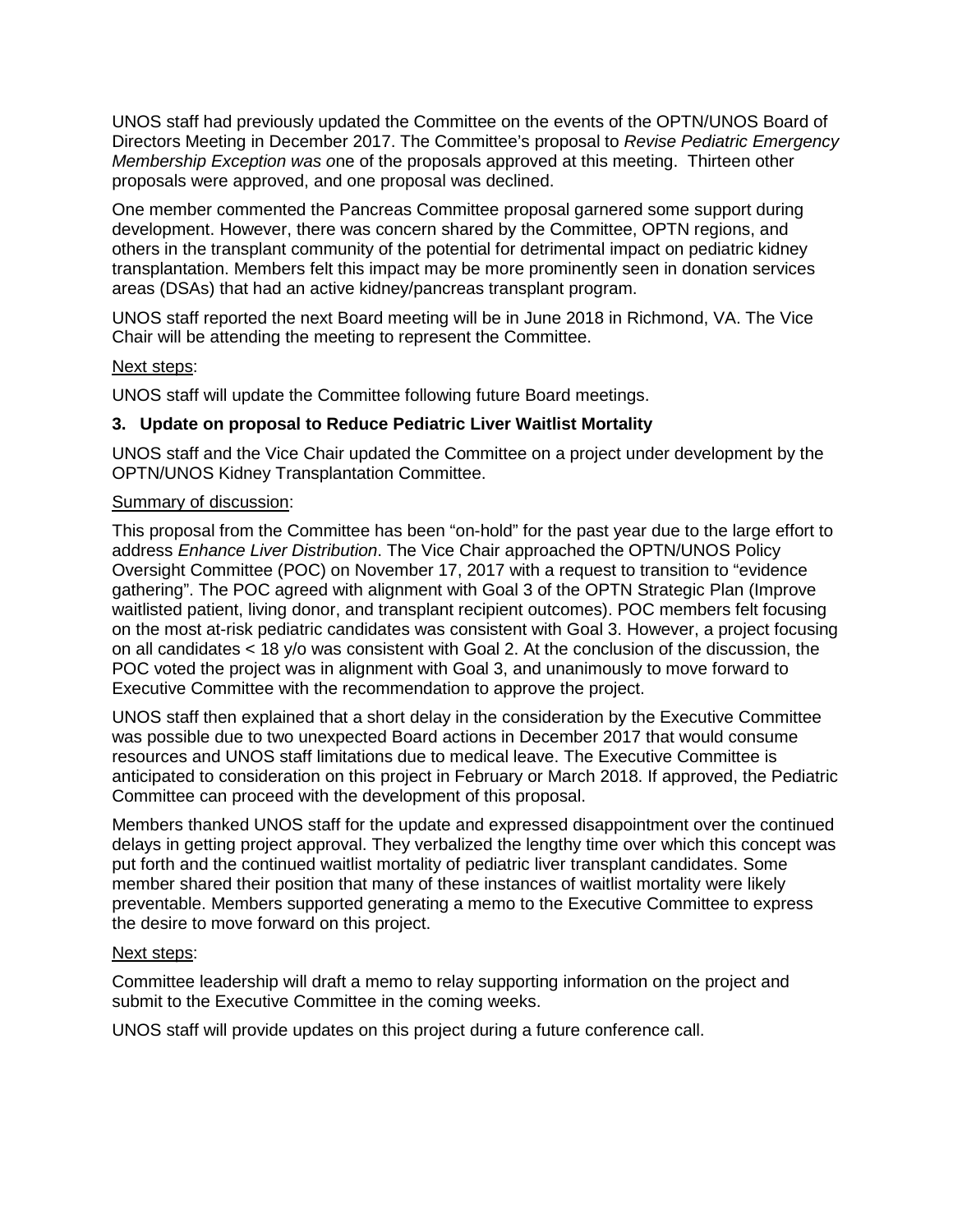## **4. Update on Kidney Committee's proposal to Improve Access to Pediatric and Highly Sensitized Kidney Candidates**

UNOS staff updated the Committee on a developing project from the OPTN/UNOS Kidney Transplantation Committee.

## Summary of discussion:

In October and November 2017, the Committee had discussions on potential shortcomings in the Kidney Allocation System (KAS). One of the chief concerns was the lack of increase in pediatric kidney transplant rates as compared to trends seen in adult kidney transplant rates. The Kidney Committee had contemporaneously shared concerns similar to these, as well as identified other opportunities for improvements to KAS. The Kidney Committee is putting forth a proposal to the POC to address the two highest priority areas; 1) improve access for highly sensitized kidney candidates, and 2) improve pediatric kidney transplant access. UNOS staff shared hypothesized solutions from the project:

- Using different indices for kidney quality for child and adolescent donors
- Allocation classification changes
- Prioritize pediatrics as much as the highly sensitized (or certain threshold of highly sensitized)
- Better longevity matching
- Allocate on donor age for pediatrics rather than KDPI
- Extra points for every month on list
- Children stratified with other children

The Kidney Committee has expressed the desire to have a joint workgroup with the Committee once the project was approved. This workgroup was well supported by Committee members with seven members offered to participate.

The Vice Chair shared that the POC was scheduled to discuss this project from the Kidney Committee during their conference call today [January 17, 2018]. Due to time limitations on the call, this new project will be discussed during the February 16, 2018 POC call.

The Vice Chair then opened the floor for discussion. Members verbalized frustration with the project development to-date. This included, 1) the sentiment that the optimal committee to sponsor a pediatric-focused proposal impacting kidney transplantation was the Pediatric Committee, not the Kidney Committee, 2) the belief that the current state of the project idea did not reflect good collaboration between the Kidney and Pediatric Committee. UNOS staff shared that new projects are customarily developed by one committee *before* initial POC consideration. There are frequently discussions during this time with leadership of stakeholder committees to inform and assess for support. Workgroups involving other stakeholder committees are only formed *after* POC and Executive Committee approval. UNOS staff shared that responsibility to modify or enhance KAS falls on the Kidney Committee as they were the sponsoring committee of the index proposal that was approved in 2013.

Members then discussed the pros and cons of independently sponsoring a proposal to improve pediatric kidney transplant access. UNOS staff indicated that this was a possibility. However, the Committee had committed to a work flow of projects that would fully occupy it's time for the foreseeable future. This includes:

- Board-Approved Projects Pending Implementation:
	- o *2015 Training and Experience Requirements for Key Personnel at Pediatric Transplant Programs* (this includes the recent modifications to the Pediatric Emergency Membership Exception pathways)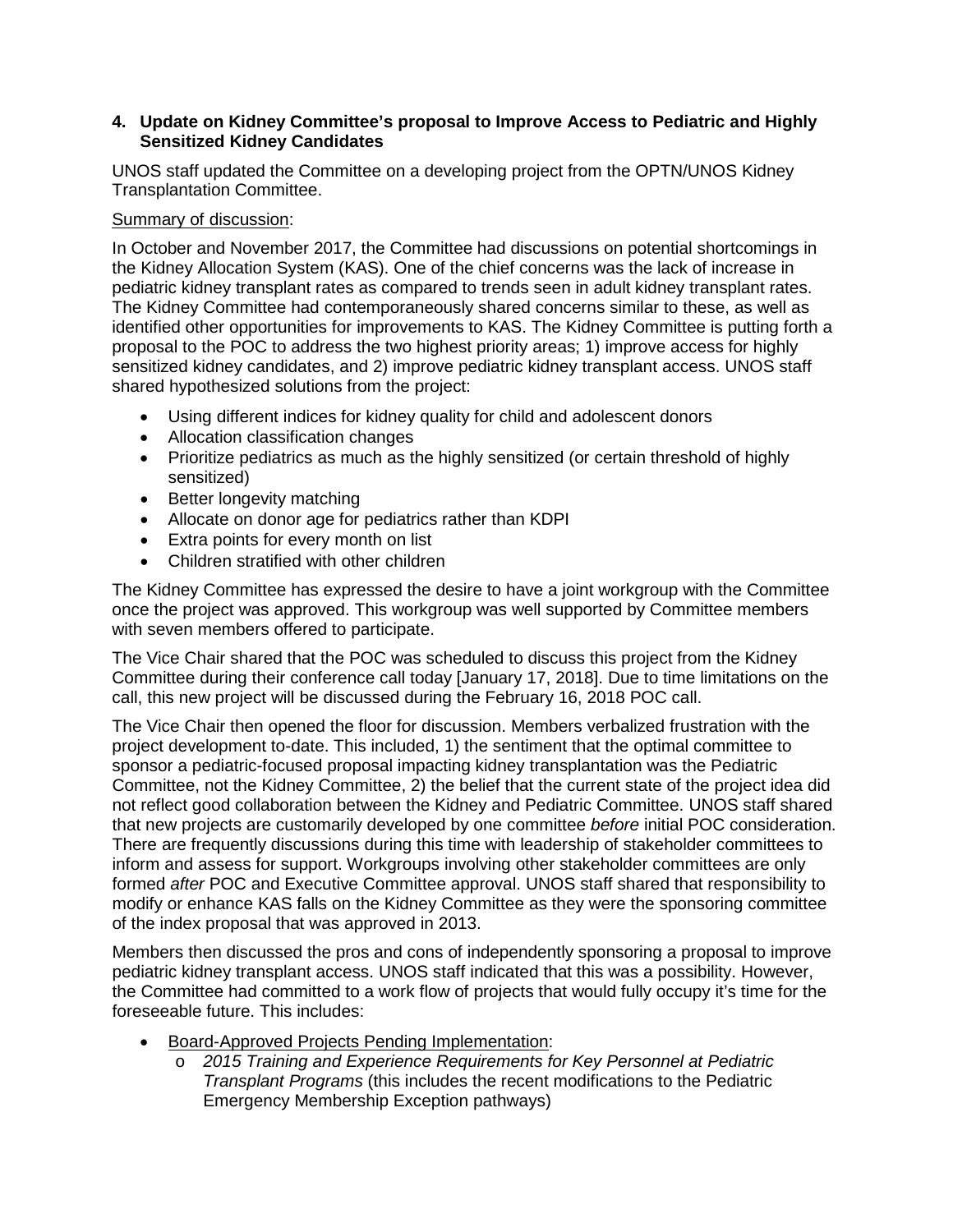- Projects in Evidence Gathering (a.k.a. active development):
	- o *Tracking Pediatric Transplant Outcomes Following Transition*
- Projects On-Hold and Seeking Approval:
	- o *Reduce Pediatric Liver Waiting List Mortality*

The implications of the Committee sponsoring the a project on pediatric kidney transplant access in lieu of the Kidney Committee are that work on this project would not commence for at least two years if adhering to the above mentioned work plan. By allowing the Kidney Committee to sponsor the project, both of the Committee's highest priorities (pediatric liver and kidney transplantation) would be addressed appropriately and in the shortest amount of time. Members on the call verbalized understanding of this perspective.

At the conclusion of the discussion, the Vice Chair and UNOS staff committed to initiating a dialog with leadership of the Kidney Committee. The goals of this dialog would be to discuss the concerns brought up my members and endorse robust collaboration going forward. Members agreed with this approach, and thanked the Vice Chair for his transparency and continued communication efforts between the Committee and POC.

## Next steps:

UNOS staff will identify a date and time for leadership of the Pediatric and Kidney Committees to discuss concerns and a plan for future collaboration on the project.

UNOS staff will distribute a PDF of the Kidney Committee's project form to the Committee for review.

With no other business to discuss, the conference call was adjourned.

# **Upcoming Meetings**

- February 21, 2018 4-5 PM Eastern (full committee conference call)
- March 21, 2018 4-5 PM Eastern (full committee conference call)
- April 19, 2018 9-3 Central (Chicago, IL)
- May 16, 2018 4-5 PM Eastern (full committee conference call)
- June 20, 2018 4-5 PM Eastern (full committee conference call)